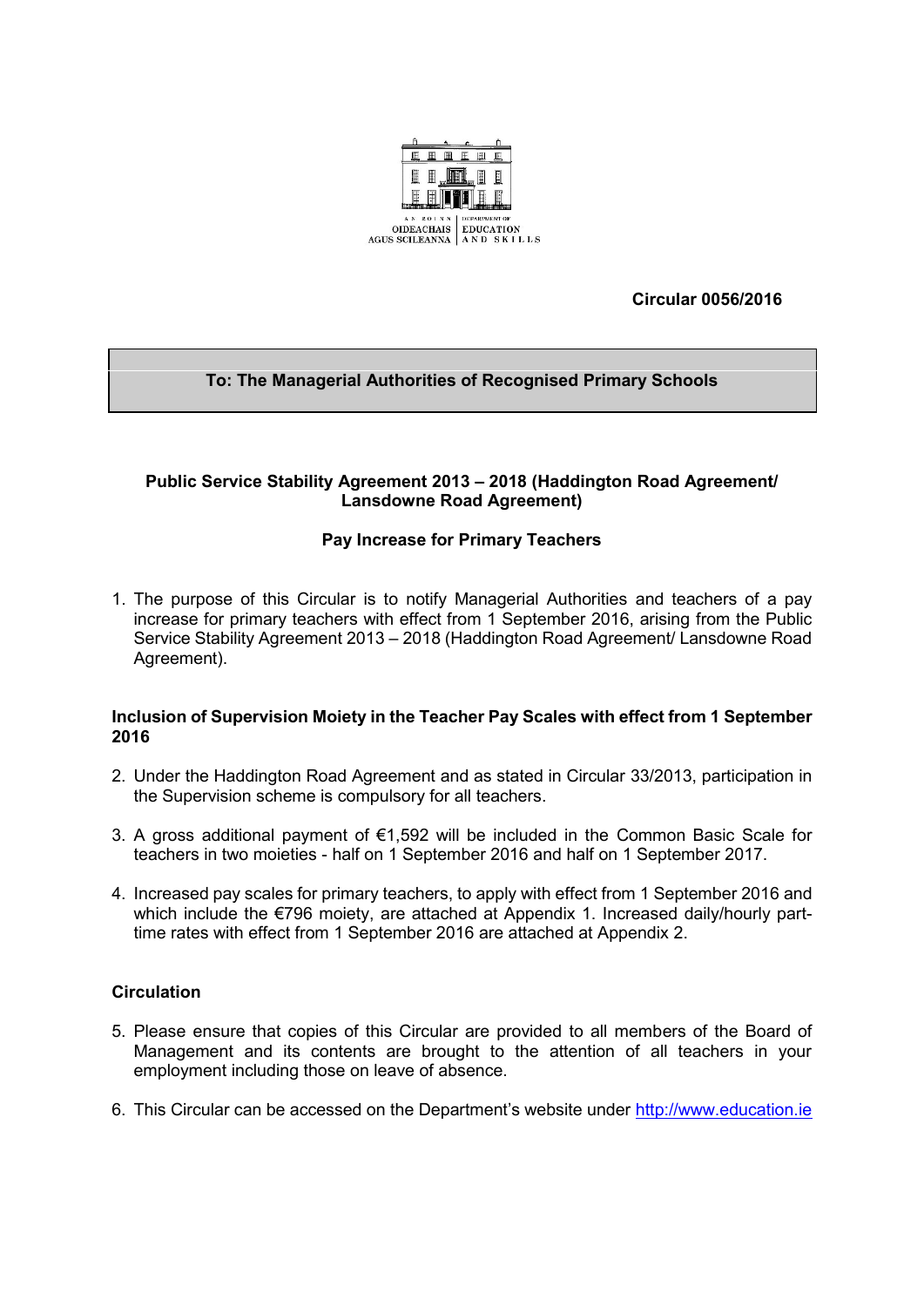7. Queries in relation to this Circular should be addressed to [primtch\\_payroll@education.gov.ie](mailto:primtch_payroll@education.gov.ie)

Philip Crosby **Philip Crosby Padraig Maloney** External Staff Relations **Payroll Division** Philip Crosby<br>
External Staff Relations<br>
26 August 2016<br>
26 August 2016<br>
26 August 2016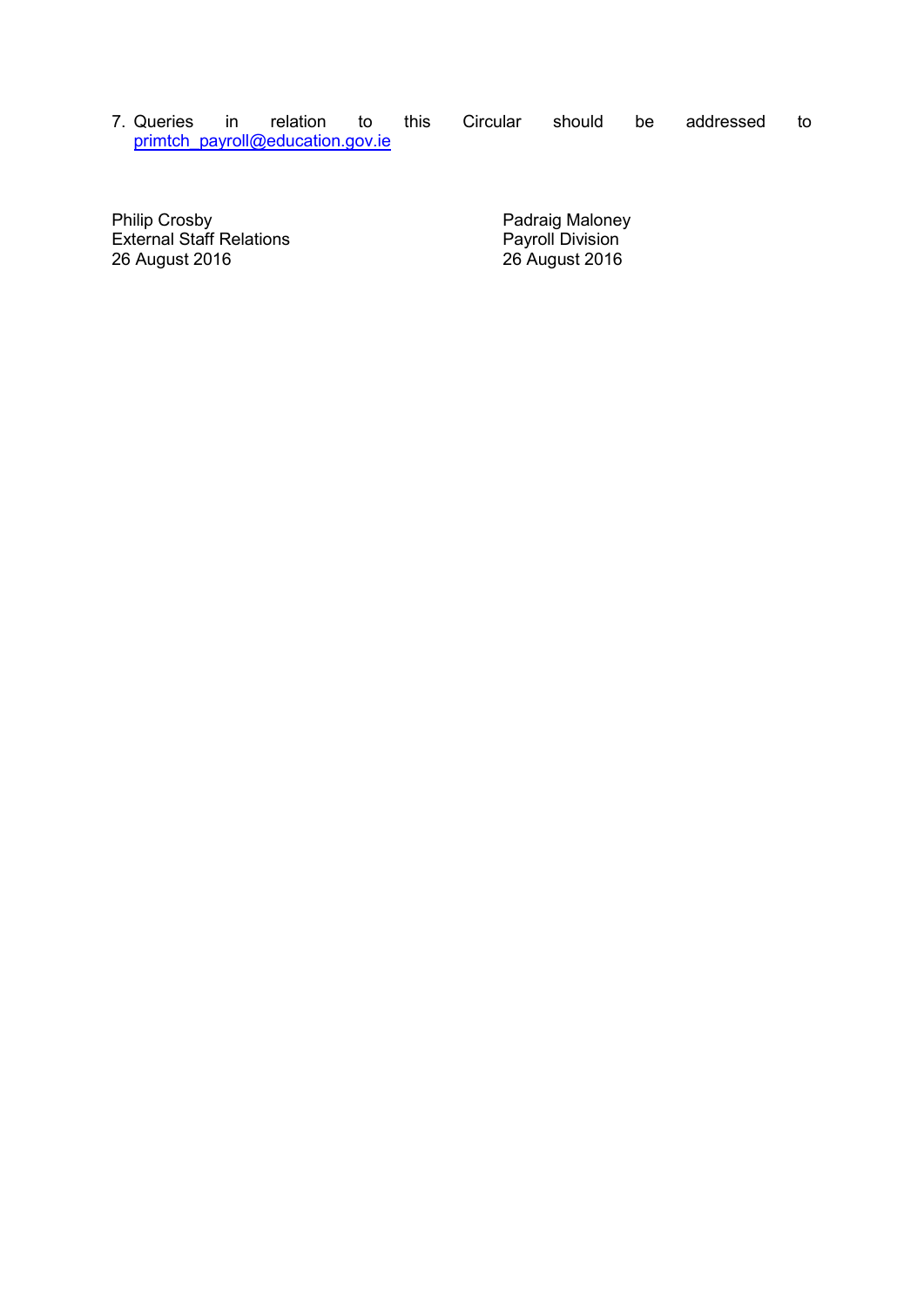# **APPENDIX 1**

(a) Revised incremental salary scale for primary teachers who entered teaching before 1 February 2012, to apply with effect from 1 September 2016. Qualification allowances continue to be paid to this cohort of teachers as appropriate.

| <b>Revised scale from 1 September 2016</b>  |        |                                                                             |  |
|---------------------------------------------|--------|-----------------------------------------------------------------------------|--|
| <b>Appointed prior to</b><br>1 January 2011 |        | <b>Appointed</b><br>between 1<br>January 2011 and<br><b>31 January 2012</b> |  |
| <b>Point</b>                                | €      | <b>Point</b>                                                                |  |
|                                             | 28,888 | 1                                                                           |  |
|                                             | 30,345 | $\mathbf 2$                                                                 |  |
| 1                                           | 32,009 | 3                                                                           |  |
| $\overline{2}$                              | 32,768 | 4                                                                           |  |
| 3                                           | 33,837 | 5                                                                           |  |
| 4                                           | 34,909 | 6                                                                           |  |
| 5                                           | 36,571 | 7                                                                           |  |
| 6                                           | 37,649 | 8                                                                           |  |
| 7                                           | 38,725 | 9                                                                           |  |
| 8                                           | 41,436 | 10                                                                          |  |
| 9                                           | 42,790 | 11                                                                          |  |
| 10                                          | 44,408 | 12                                                                          |  |
| 11                                          | 46,018 | 13                                                                          |  |
| 12                                          | 47,640 | 14                                                                          |  |
| 13                                          | 48,996 | 15                                                                          |  |
| 14                                          | 50,792 | 16                                                                          |  |
| 15                                          | 50,792 | 17                                                                          |  |
| 16                                          | 50,792 | 18                                                                          |  |
| 17                                          | 53,268 | 19                                                                          |  |
| 18                                          | 53,268 | 20                                                                          |  |
| 19                                          | 53,268 | 21                                                                          |  |
| 20                                          | 53,268 | 22                                                                          |  |
| 21                                          | 56,540 | 23                                                                          |  |
| 22                                          | 56,540 | 24                                                                          |  |
| 23                                          | 56,540 | 25                                                                          |  |
| 24                                          | 56,540 | 26                                                                          |  |
| 25                                          | 60,155 | 27                                                                          |  |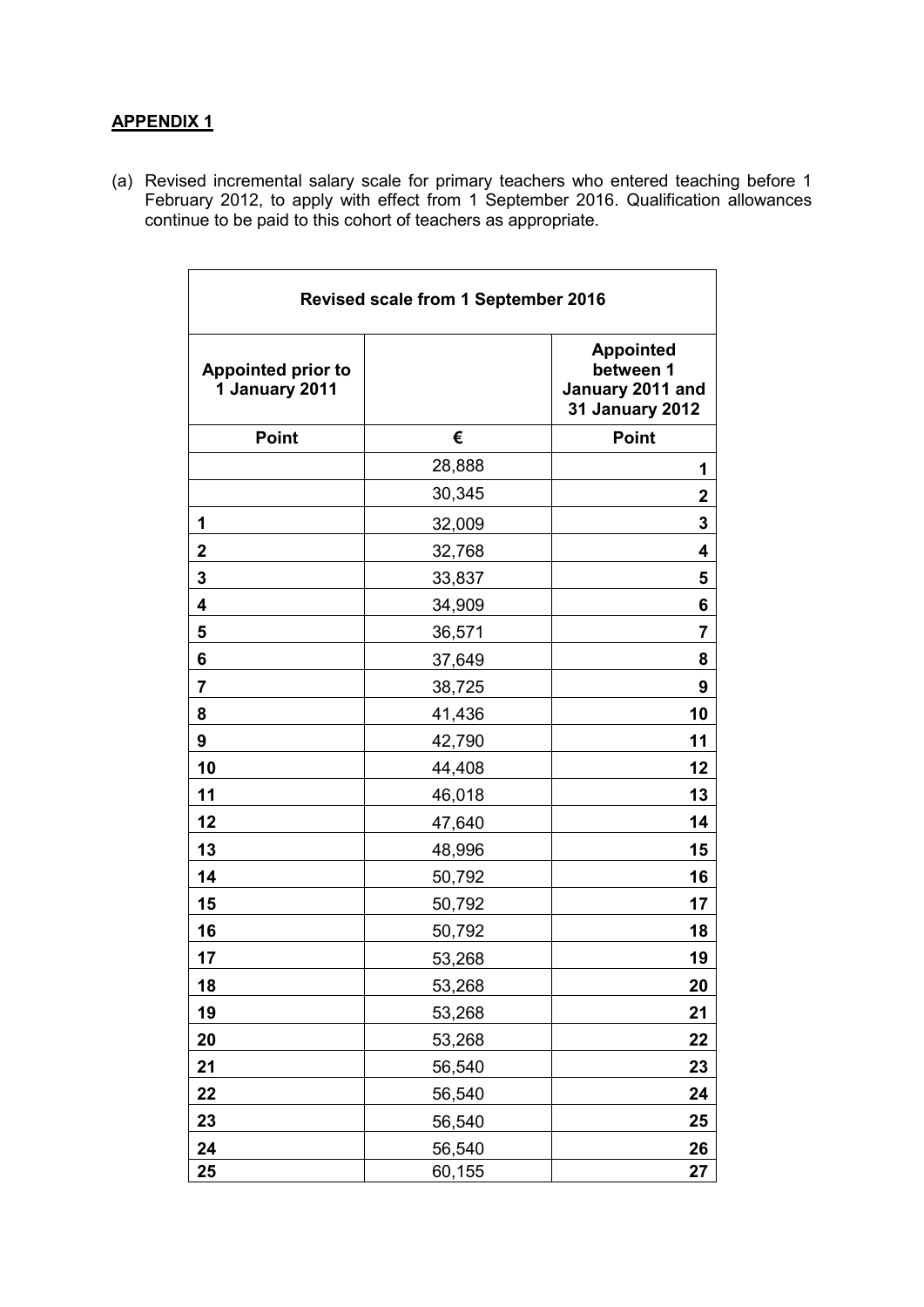(b) Revised incremental salary scale for primary teachers who entered teaching on or after 1 February 2012, to apply with effect from 1 September 2016. Qualification allowances are not payable to this cohort of teachers.

| <b>Revised scale from</b><br>1 September 2016 |        |  |  |
|-----------------------------------------------|--------|--|--|
| <b>Point</b>                                  | €      |  |  |
| 1                                             | 31,805 |  |  |
| $\overline{2}$                                | 33,964 |  |  |
| 3                                             | 34,746 |  |  |
| 4                                             | 37,372 |  |  |
| 5                                             | 38,591 |  |  |
| 6                                             | 40,047 |  |  |
| 7                                             | 41,496 |  |  |
| 8                                             | 42,956 |  |  |
| 9                                             | 44,176 |  |  |
| 10                                            | 45,792 |  |  |
| 11                                            | 45,792 |  |  |
| 12                                            | 45,792 |  |  |
| 13                                            | 48,021 |  |  |
| 14                                            | 48,021 |  |  |
| 15                                            | 48,021 |  |  |
| 16                                            | 48,021 |  |  |
| 17                                            | 50,966 |  |  |
| 18                                            | 50,966 |  |  |
| 19                                            | 50,966 |  |  |
| 20                                            | 50,966 |  |  |
| 21                                            | 54,219 |  |  |
| 22                                            | 54,219 |  |  |
| 23                                            | 54,219 |  |  |
| 24                                            | 59,561 |  |  |
| 25                                            | 60,736 |  |  |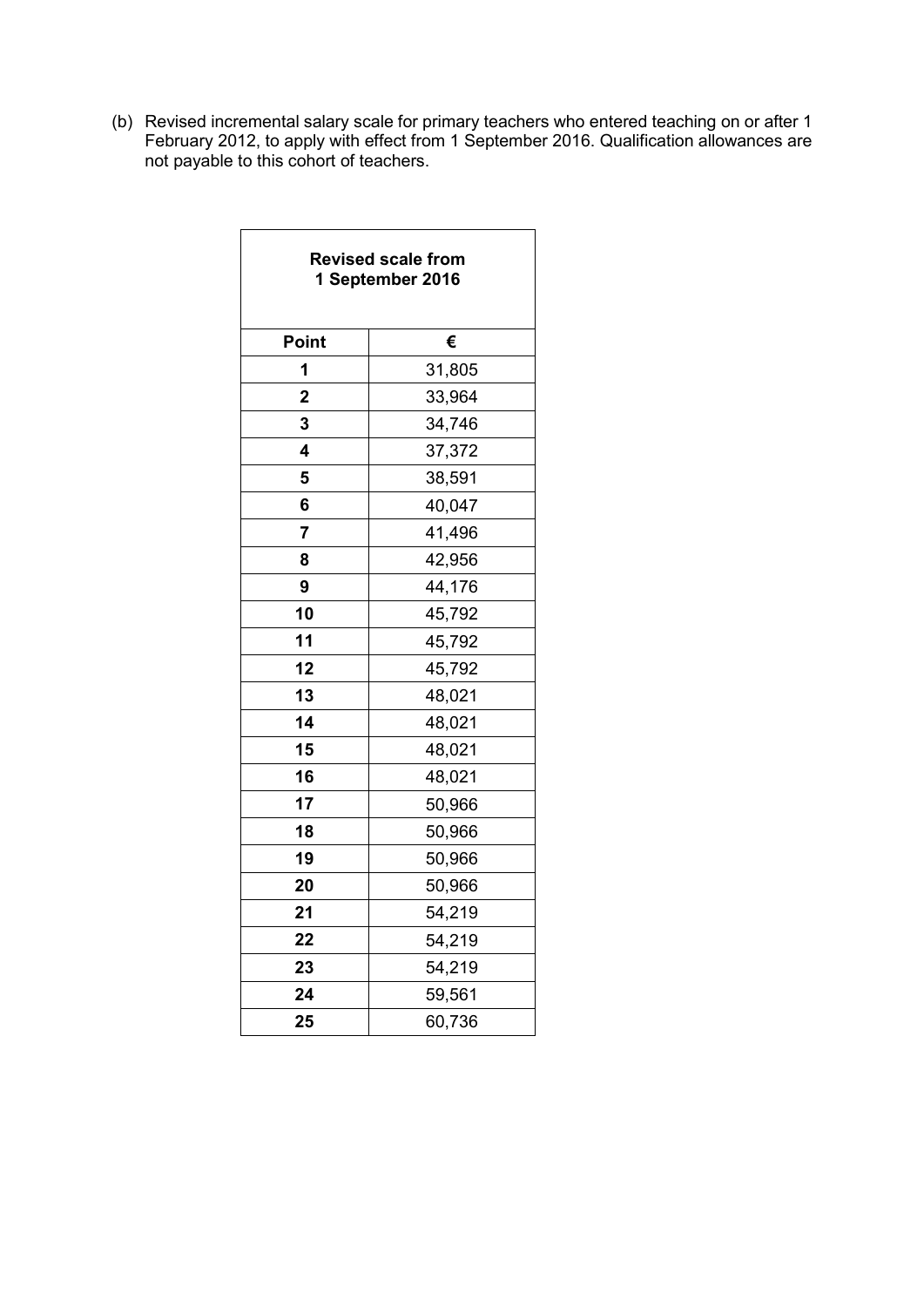# **APPENDIX 2**

**(a) Revised daily/hourly rates with effect from 1 September 2016 for part-time and substitute teachers who entered teaching prior to 1 January 2011**

| Category                      | <b>Ongoing Rate</b><br>From 1/9/2016 | <b>Value of Statutory</b><br><b>Annual Leave</b><br><b>Accumulated per</b><br>Day/Hour Worked<br>from 1/9/16 |
|-------------------------------|--------------------------------------|--------------------------------------------------------------------------------------------------------------|
| Daily casual qualified        | 177.15                               | 21.90                                                                                                        |
| Daily unqualified             | 118.29                               | 14.62                                                                                                        |
| Hourly qualified              | 35.43                                | 4.38                                                                                                         |
| Hourly unqualified on Payroll | 27.64                                | 3.42                                                                                                         |
| Hourly unqualified Substitute | 23.66                                | 2.92                                                                                                         |

### **(b) Revised daily/hourly rates with effect from 1 September 2016 for part-time and substitute teachers who entered teaching between 1 January 2011 and 31 January 2012:**

| Category                      | <b>Ongoing Rate</b><br>From 1/9/2016 | <b>Value of Statutory</b><br><b>Annual Leave</b><br><b>Accumulated per</b><br><b>Day/Hour Worked</b><br>from 1/9/16 |
|-------------------------------|--------------------------------------|---------------------------------------------------------------------------------------------------------------------|
| Daily casual qualified        | 156.84                               | 19.38                                                                                                               |
| Daily unqualified             | 118.29                               | 14.62                                                                                                               |
| Hourly qualified              | 31.36                                | 3.88                                                                                                                |
| Hourly unqualified on Payroll | 27.64                                | 3.42                                                                                                                |
| Hourly unqualified Substitute | 23.66                                | 2.92                                                                                                                |